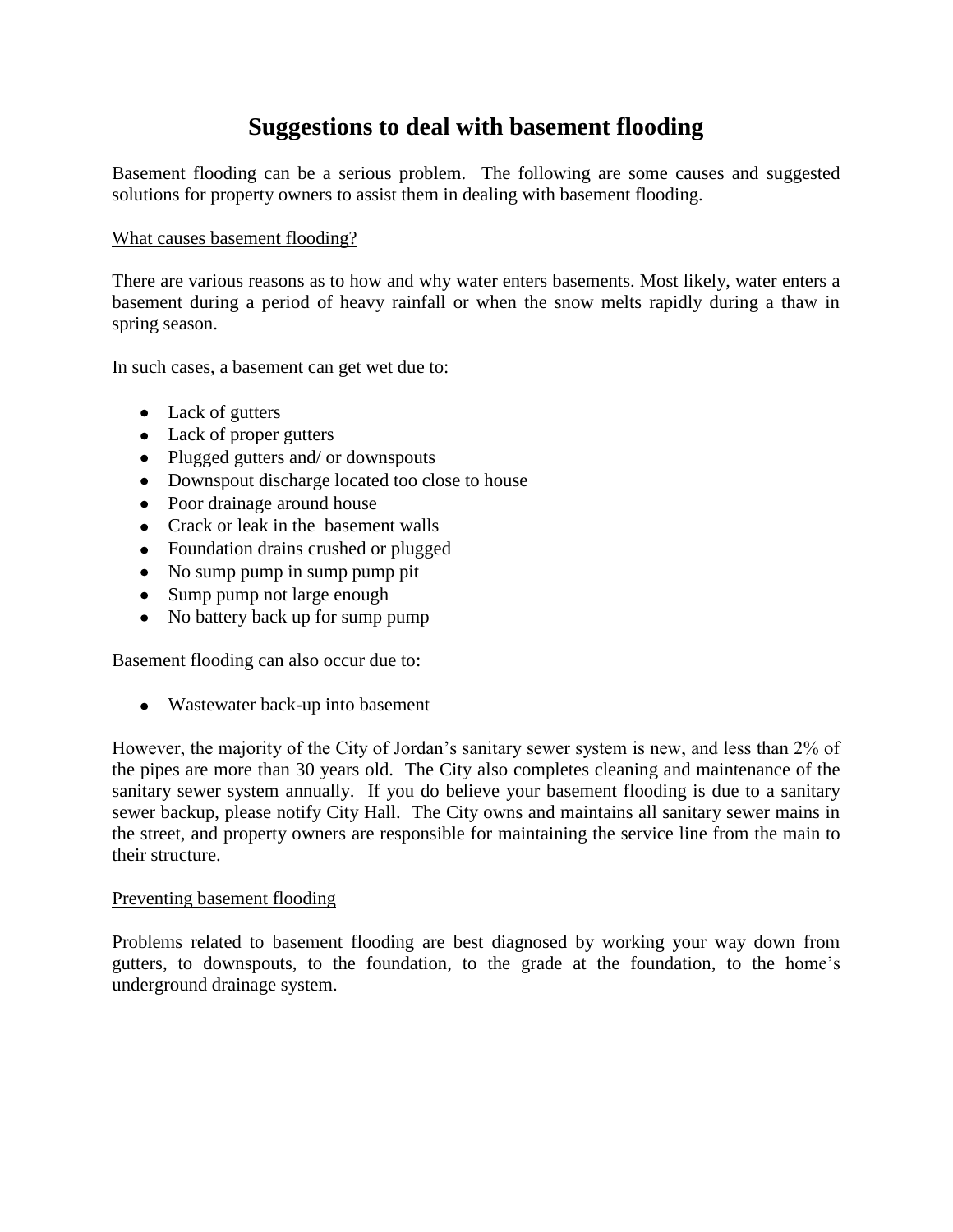#### Gutters, Downspouts and Eavestroughs

One common cause of basement flooding is the lack of gutters. Without gutters, runoff from the roof areas is allowed to fall next to the building's foundation. Water has a tendency to flow through and saturate loose fill material that was previously excavated for the basement foundation construction more readily than through undisturbed virgin soil. The soil in the previously excavated area around the house can become saturated very quickly, and water can easily be forced into the home's draintile system and / or exert great pressure on the basements walls.

Another problem area to check is where eaves troughs are discharged. Not only should they be properly located, but they should be cleaned and maintained regularly. The following pictures illustrate these potential problems.



It is also important to make sure that the downspouts and sump pump discharge pipes extend at least 8 feet away from the basement wall. If the downspouts are allowed to discharge close to the foundation wall, the water will enter the home's drainage system and possibly inundate it. Also ensure that the discharge from your downspouts doesn't adversely impact your neighbor's basement walls. In most of the downtown areas that have been reconstructed and some of the newer developments in Jordan, a sump pump service has been provided that is connected to the storm sewer system. For areas of the City that don't have a sump pump service, the discharge should drain toward the street away from the house, toward a drainage swale along a side yard, or toward the rear yard if it slopes away. If the downspouts are connected to the home's foundation drain, disconnect the downspouts and provide a discharge as described above.

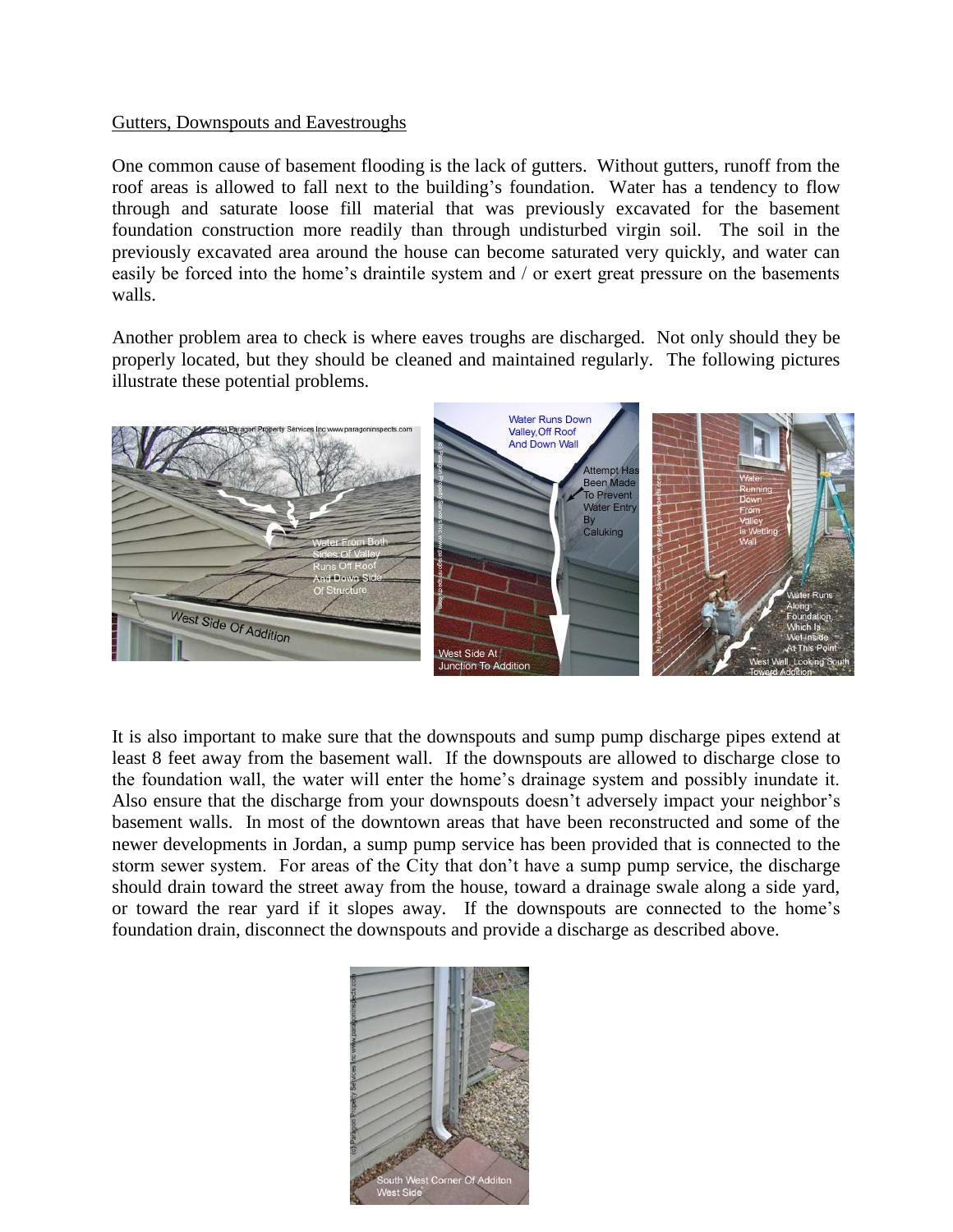## Lot Grading

If the land in and around the home starts sloping towards the foundation, rainwater is diverted to the foundation drains causing the home's drainage system to overload. As homes age and the ground around them settles, it may be necessary to add fill around the foundation to restore the grade so that it slopes away from the home. Another common mistake is to place plastic under landscaping rock without making sure the grade drains away from the home. Often a plastic landscaping border will be installed to hold the rock in place. The plastic and the plastic border trap water in the rock, and ensures that the water is diverted into the foundation drain which again can overload the homes drainage system.

It is also important to make sure that all driveways, decks, patios and sidewalks adjacent to the foundation of the home drain away from the foundation wall. If this is not the case, this can either cause water to drain back towards basement walls and the foundation drains or settle over time and eventually allow water to reach the basement walls and/or foundation drains.

Proper lot grading results in:

- Reduction in water seepage into home through cracks in basement walls or through basement windows
- Maintain stable moisture content of the soil under and around the house so as to decrease cracking and shifting chances.
- In case the water collects next to basement, it could make its way to footings supporting the basement walls. This moisture can then cause the footings to settle or heave.
- It can extend the life of your sump pump by decreasing the amount of work it has to do.

## Basement Walls

Make sure to patch or fill any cracks in the basement walls. Smaller cracks can be filled with caulk or mortar. Larger cracks should be dealt with by a qualified contractor.

## House drainage system

The drainage system of a home includes foundation drains around the outside of the basement walls, a sump pit usually set into the floor of the basement, a sump pump, and a discharge pipe. The sump pit starts collecting water from the basement's foundation drains. Using a discharge pipe, the pump pushes water outside the house.

The sump pump discharge pipe should be placed such that:

- If there is a sump pump service available, it is connected to the City's storm sewer system via underground pvc piping.
- If there is not a sump pump service available, it discharges water at least 8' away from the foundation wall of the house and should drain toward the street away from the house, toward a drainage swale along a side yard, or toward the rear yard if it slopes away.
- It does not direct water onto neighboring properties.